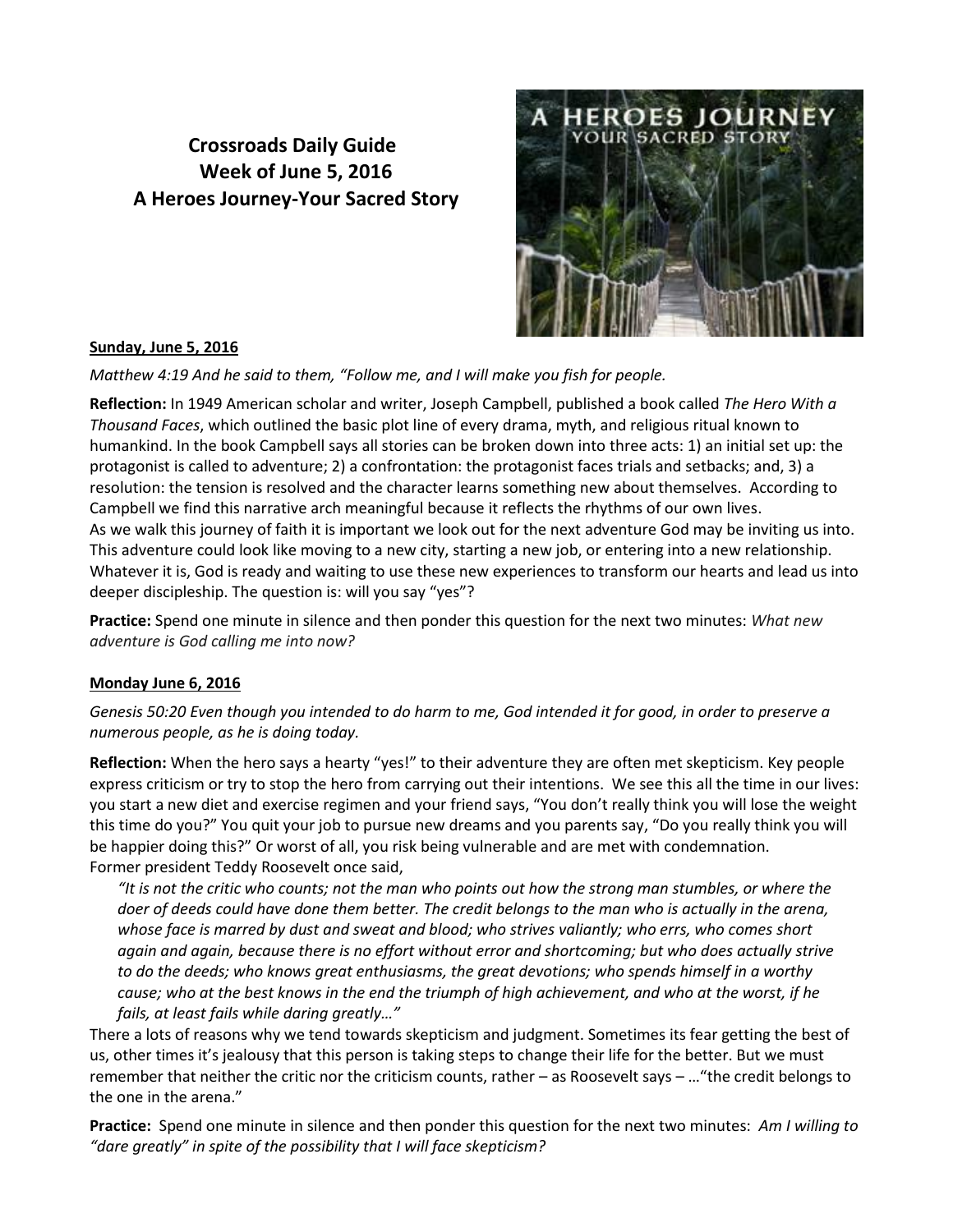## **Tuesday June 7, 2016**

*2 Corinthians 11:25b -26 Three times I was shipwrecked; for a night and a day I was adrift at sea; on frequent journeys, in danger from rivers, danger from bandits, danger from my own people, danger from Gentiles, danger in the city, danger in the wilderness, danger at sea, danger from false brothers and sisters.* 

**Reflection:** In his book, *A Million Miles in a Thousand Years: What I Learned While Editing My Life,* Donald Miller writes, "Every creative person, and I think probably every other person, faces resistance when they are trying to create something good...The harder the resistance, the more important the task must be." In his second letter to the Church of Corinth, the apostle Paul speaks at length about the many trials he has faced in his mission to spread the gospel across the ancient world. He does this not to scare the Corinthians, but to impress upon them the importance of his mission.

As you embark on your next adventure, remember that disappointment is inevitable —but do not let that deter you! Meaningful stories are wrought with challenges. Face them head on, knowing that God is cheering you on.

**Practice:** Spend one minute in silence and then ponder this question for the next two minutes: *What is stopping me, or has the potential to stop me, from living life to its fullest?*

#### **Wednesday June 8, 2016**

*John 14:26 But the Advocate, the Holy Spirit, whom the Father will send in my name, will teach you everything, and remind you of all that I have said to you.*

**Reflection:** In Joseph Campbell's account of the hero's journey there are always mentors who come alongside the adventurer to offer support and guidance. When the road gets bumpy these figures help the hero find the strength to go on.

In John's Gospel the Holy Spirit is referred to as "the Advocate," or "one who comes alongside." The Greek word he uses casts the Holy Spirit as a defense lawyer who argues tirelessly on our behalf. As we make this journey, we remember that the Holy Spirit walks beside us, offering wisdom and empowering us to fight the good fight.

**Practice:** Spend one minute in silence and then ponder this question for the next two minutes: *Who are my advocates and guides on this journey?*

#### **Thursday June 9, 2016**

*John 14: 8-9 Philip said to him, "Lord, show us the Father, and we will be satisfied." Jesus said to him, "Have I been with you all this time, Philip, and you still do not know me? Whoever has seen me has seen the Father.*

**Reflection:** When the hero conquers their fear and overcomes obstacles there is a sudden change in the way they understand life. Oprah often refers to this as the "Ah-ha moment." In our own lives this would be a dramatic revelation that challenges everything we thought we knew and opens up new ways of thinking and being. These moments are a sign that transformation has occurred and there is no going back to how things used to be.

In the fourteenth chapter of John's Gospel, Jesus reveals his divine identity and in so doing changed the way God has been understood up to that point. Here was God in the flesh, a man who eats with sinners and comforts the afflicted. This revelation sparked a movement that continues to this day, a movement that is birthing new revelations all the time.

**Practice:** Spend one minute in silence and then ponder these question for the next two minutes: *What are my "Ah-ha moments"?* 

## **Friday June 10, 2016**

*Luke 5:31-32 Jesus answered, "Those who are well have no need of a physician, but those who are sick; I have come to call not the righteous but sinners to repentance."*